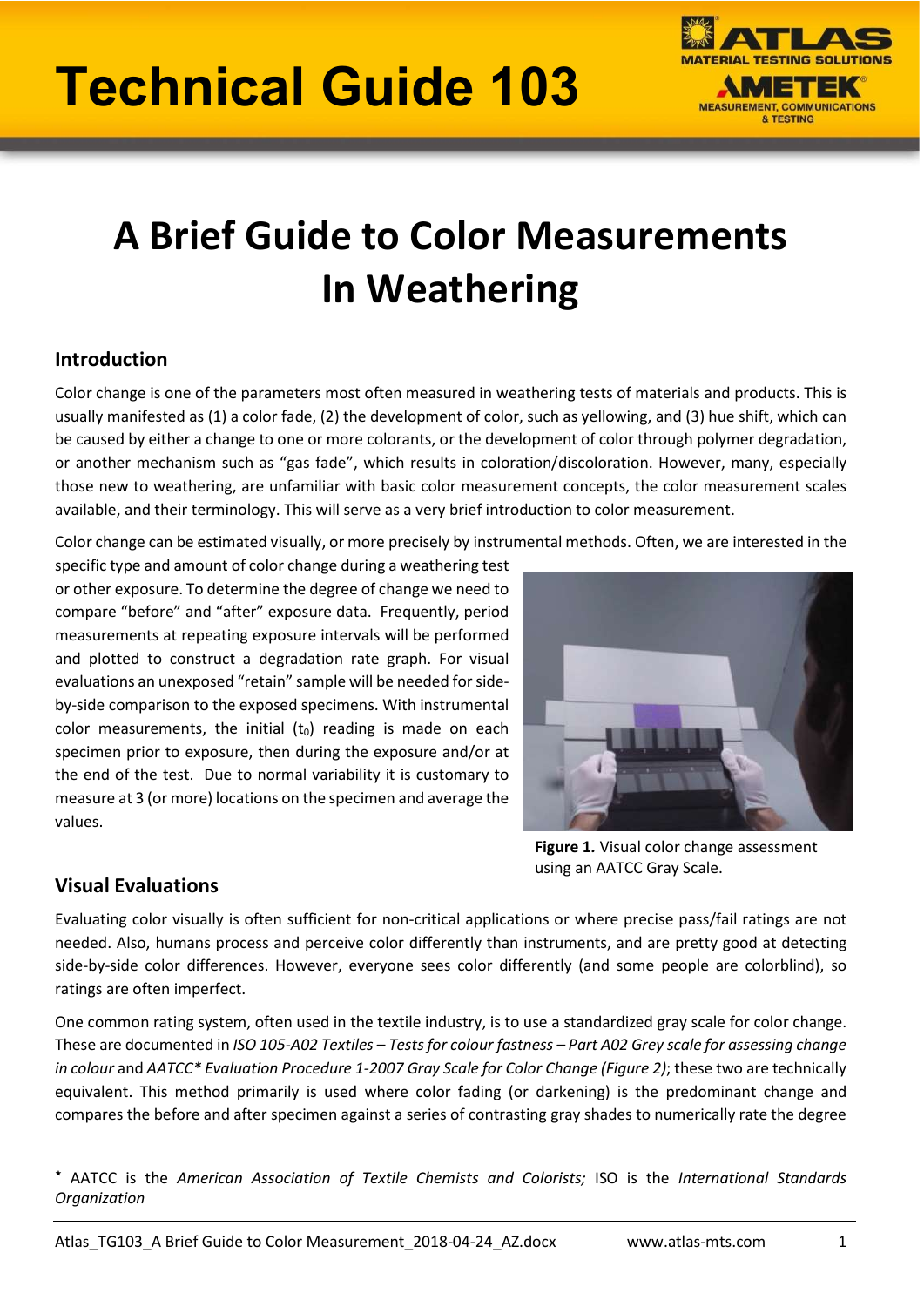





Figure 2. ISO/ASTM Gray scale for visual assessment of color change. Units range from 1 to 5 in 0.5 unit steps.

of change. Evaluations are performed under standardized lighting conditions in a color matching booth. The ISO scale is technically equivalent. Two other scales are sometimes used for very light colors, the AATCC and ISO Gray Scales for Staining (Figure 3). These are for evaluating color transference/staining although not typically used in weathering or color fade test evaluation. One disadvantage of all visual measurements, however, is that they really provide no information on the direction of any color change other than a change in the light/dark parameter.

#### Instrumental Color Measurements

Instrumental measurements are made with a laboratory bench mounted or handheld portable colorimeter. There are several different scales that are used for quantifying color, and some industries have a preference. However, the most widely used is the CIE System, developed by the International Commission on Illumination (CIE, abbreviated from the French Commission Internationale de l'Eclairage). The CIE color system was developed on the premise that color is the combination and interaction of light energy, an object and an observer. In 1931 the CIE developed a color definition that could be used to represent a color viewed under a standard light source by a standard observer. In 1976, the CIE Uniform Color Space was developed to refine the original scale, and today the most widely used is the CIELab scale. It is based on the response of the three color (red, green



Figure 3. The AATCC and ISO Gray Scale for Staining. Ratings run from 1 to 5 in 0.5 unit steps.

and blue) receptors in the human eye and the perception of light/dark. A color cannot be both light and dark, or red and green, or yellow and blue – at the same time; these colors are opposites on the color wheel.

#### $CIFI*a*h*$

The CIE L\*a\*b\* (L star, A star, B star) scale defines any color by its coordinates on a three-dimensional color space scale (Figure 4). There are three axes:

- L\* is a measure of the lightness of the specimen and ranges from 0 (black) to 100 (white).
- a\* is the red/green axis; +a is the red direction, and -a is the green direction with 0 being at the intersection with the L\* axis.
- b\* is the yellow/blue axis; +b is the the yellow/blue axis; +b is the yellow direction, and -b is the blue direction. A specimen that yellows will show an increase in the b+ value direction.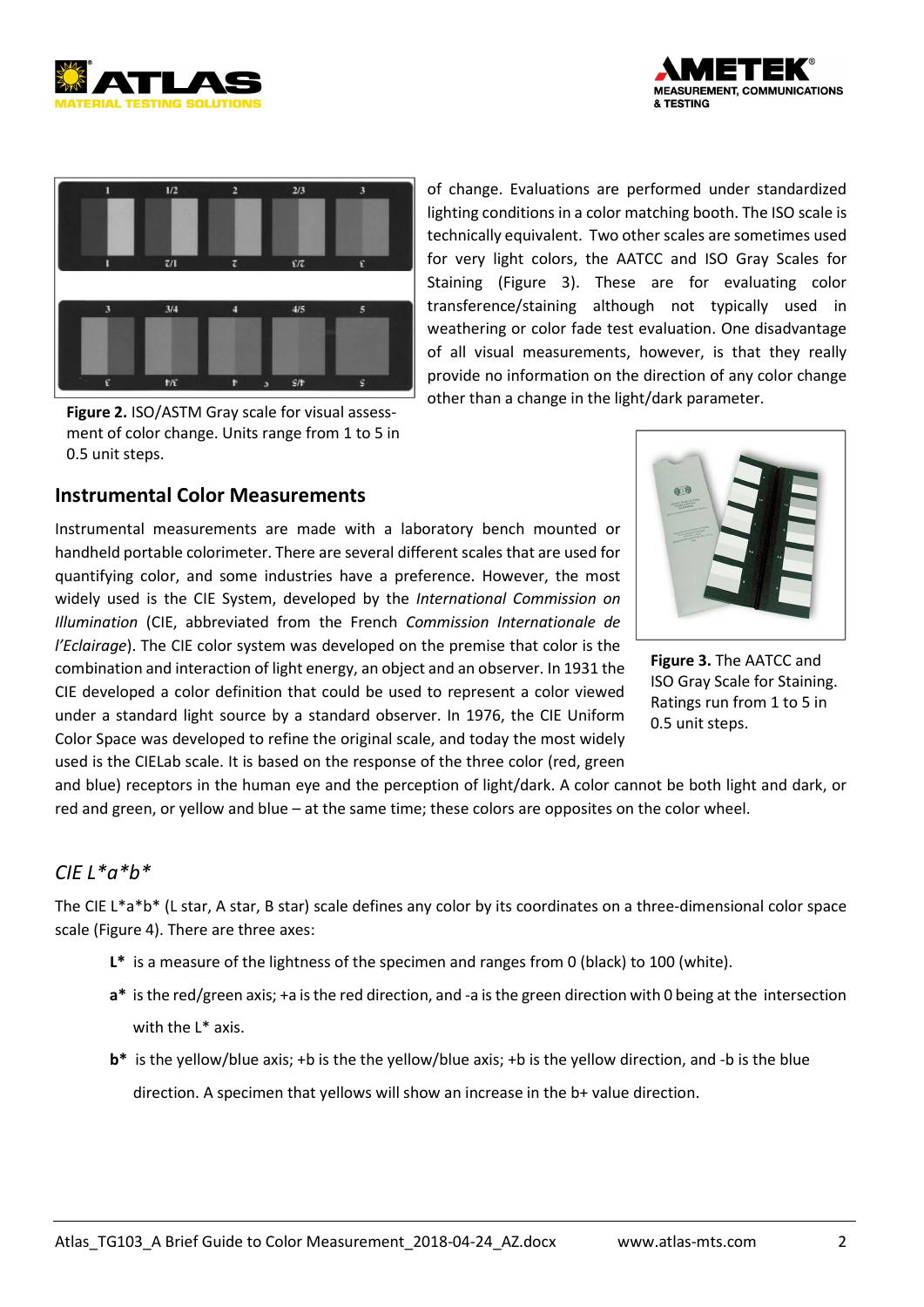



When specifying a color tolerance for color matching or color change, such as from weathering exposure, the target with  $\pm$ tolerances is usually defined as a three dimensional (hue, chroma and lightness) elipsoid, since the different axes may not all have the same tolerance values. Hue is the color (position on the a/b axes), chroma is the saturation or depth of that color (distance from the center axis), and lightness is the L axis,



The L\*a\*b\* color space describes not only color fading or darkening, but also any hue shift (change in color direction). The change,

Figure 4. CIE L\*a\*b\* value defines a color by its 3-dimensional coordinates on this scale.

or delta (Δ), in any of these values can be informative. An increase in Δb+, for example, indicates an increase in yellowing, common for plastics and coating resins in weathering degradtion.

## CIELab Delta E

Often, it is desirable to use a single number to define a total color change value. This is especially true for specifications, such as the acceptance criteria for products, as a single numerical value is easier to specify for pass/fail parameters. The total color change, or Delta E (ΔE, de) is described by the following formula:

$$
\Delta E_{ab}^* = \sqrt{(L_2^* - L_1^*)^2 + (a_2^* - a_1^*)^2 + (b_2^* - b_1^*)^2}
$$
 Equation 1.

The formula is simple as it is merely the square root of the sum of all of the changes squared:  $ΔL^2 + Δa^2 + Δb^2$ . Delta E values can range from 0-100. It is really a distance between two color space points on the CIE L\*a\*b\* three dimensional color space (Figure 4).

Delta E, while useful, does have limitations. It does not describe the type of appearance change. Did blue colored ABS plastic used for automotive trim fade as well as turn yellow resulting in a color (hue) shift to green? Delta E by itself won't provide any of that detail. Also Delta E differences can be perceived as more or less severe for different color changes, and we perceive changes in light/dark differently than for color direction. To put this into perspective, a ΔE=1 is *generally* considered the minimum that can be visually detected. A ΔE=3 is *generally* considered the minimum color difference that most people can detect and is a very common specification value for pass/fail color change after weathering. However, a high chroma color can have a much higher ΔE with little to no visual difference, whereas lighter colors/pastels can note visual differences at 0.50 ΔE, or even less. So, while an imperfect scale, it is most used.

For those new to weathering tests and color measurement there is often no perception of what measurement scales like AATCC/ISO Grey Scale, L\*a\*b\* or Delta E really mean. It often comes down to "I'll know it looks bad when I see it". In that case a "pull & return" approach to weathering testing provides a better option. Here, a replicate specimen is pulled from exposure at various (usually equal) exposure intervals and archived. This provides a "story board" of actual exposed samples at various stages of weathering exposure. This is often useful for sales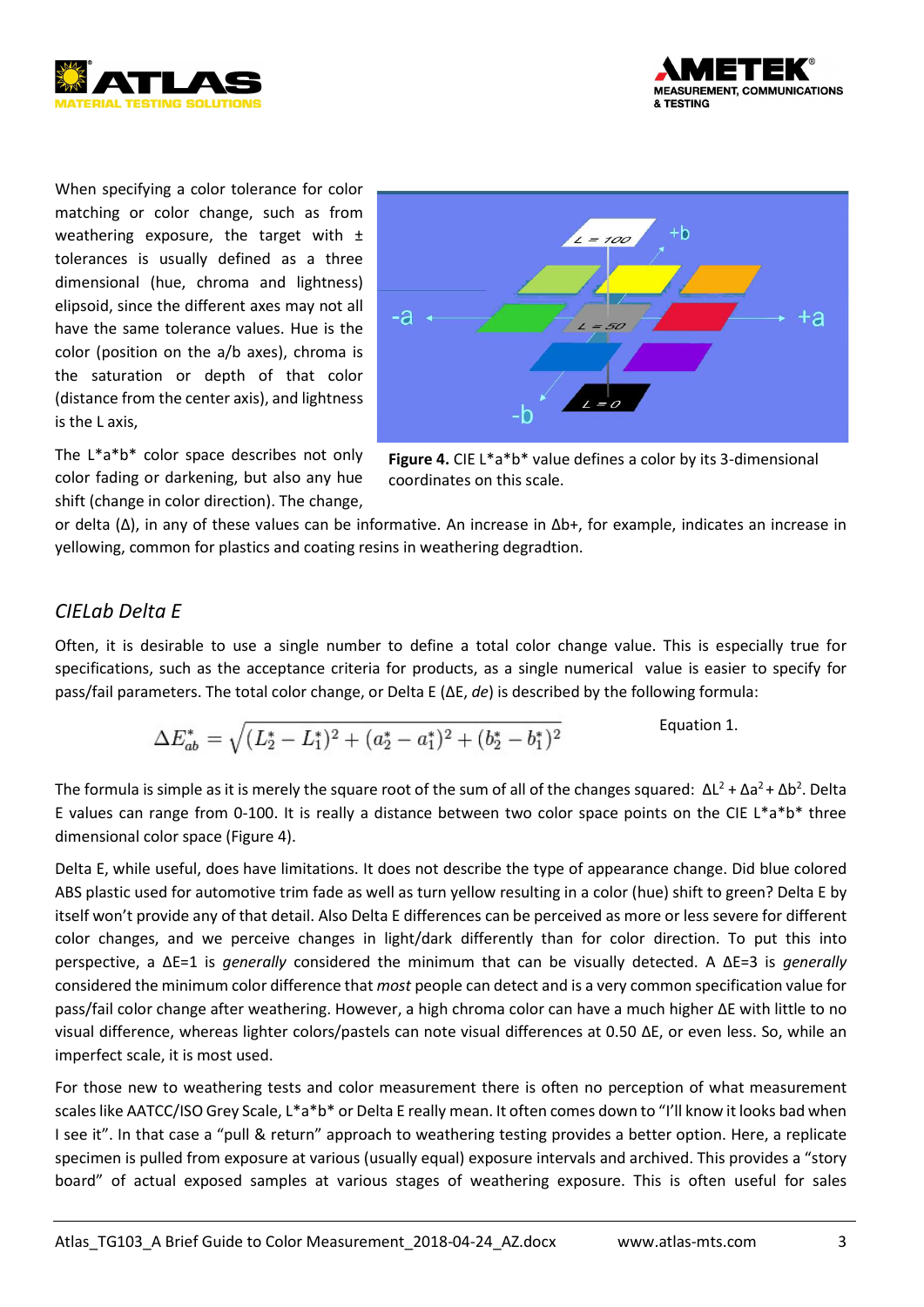



presentations (this is what to expect) or for setting color change specifications. It does require starting the test with a larger specimen count. Usually an area of approximately 1.

# Other Color Scales

It will be briefly noted that other scales, such as Hunter L\*a\*b\*, CIE XYZ and CIE L\*C\*h\* also exist, however CIE L\*a\*b\* is most commonly used in weathering. These systems include HunterLab, CMC, Munsell, etc., but are beyond the scope of this document. Be aware that numerical conversions from one system to another are not always accurate.

## Yellowness Index (YI)

Yellowness Index is a number calculated from colorimetric data that describes the change in color of a test specimen from clear or white to yellow per ASTM E313 Standard Practice for Calculating Yellowness and Whiteness Indices from Instrumentally Measured Color Coordinates or ASTM D1925 Standard Test Method for Yellowness Index of Plastics (withdrawn but still referenced). This measurement is most commonly used to rate color changes in a material caused by real or simulated outdoor exposure.

#### Instrumental Color Measurement Parameters

Both the eye and an instrumental colorimeter need three things to "see" the color of an object: a light source, the object itself, and an observer. These must be specified in instrumental color measurements.

#### Illuminant

Colors may appear different under different illuminants, such as outdoor daylight v. "daylight" fluorescent, LED lamps or other sources, including light reflected from colored objects such as walls. CIE uses several standard illuminant types, however Standard Illuminant D65 is most commonly used in weathering, with others being used for non-daylight sources such as tungsten, fluorescent lamps, etc.

ISO 11664-2, Colorimetry -- Part 2: CIE standard illuminants, defines the illuminants. Illuminant D65 is intended to represent average daylight and has a correlated colour temperature of approximately 6,500 K. CIE standard illuminant D65 should be used in all colorimetric calculations requiring representative daylight, unless there are specific reasons for using a different illuminant. Variations in the relative spectral power distribution of daylight are known to occur, particularly in the ultraviolet spectral region, as a function of season, time of day, and geographic location. However, CIE standard illuminant D65 should be used pending the availability of additional information on these variations.

#### Standard Observer

ISO 11664-1, Colorimetry -- Part 1: CIE standard colorimetric observers, defines the "observer" and is based on the average human response to the wavelengths of light. The options are 2° (which is the most common) and 10° observer angles (based from the perpendicular).

#### **Object**

This isn't something you specify, but measurements can be made in transmission mode for transparent objects, or reflectance mode for transparent and opaque objects. In reflectance mode, the gloss of an object can affect